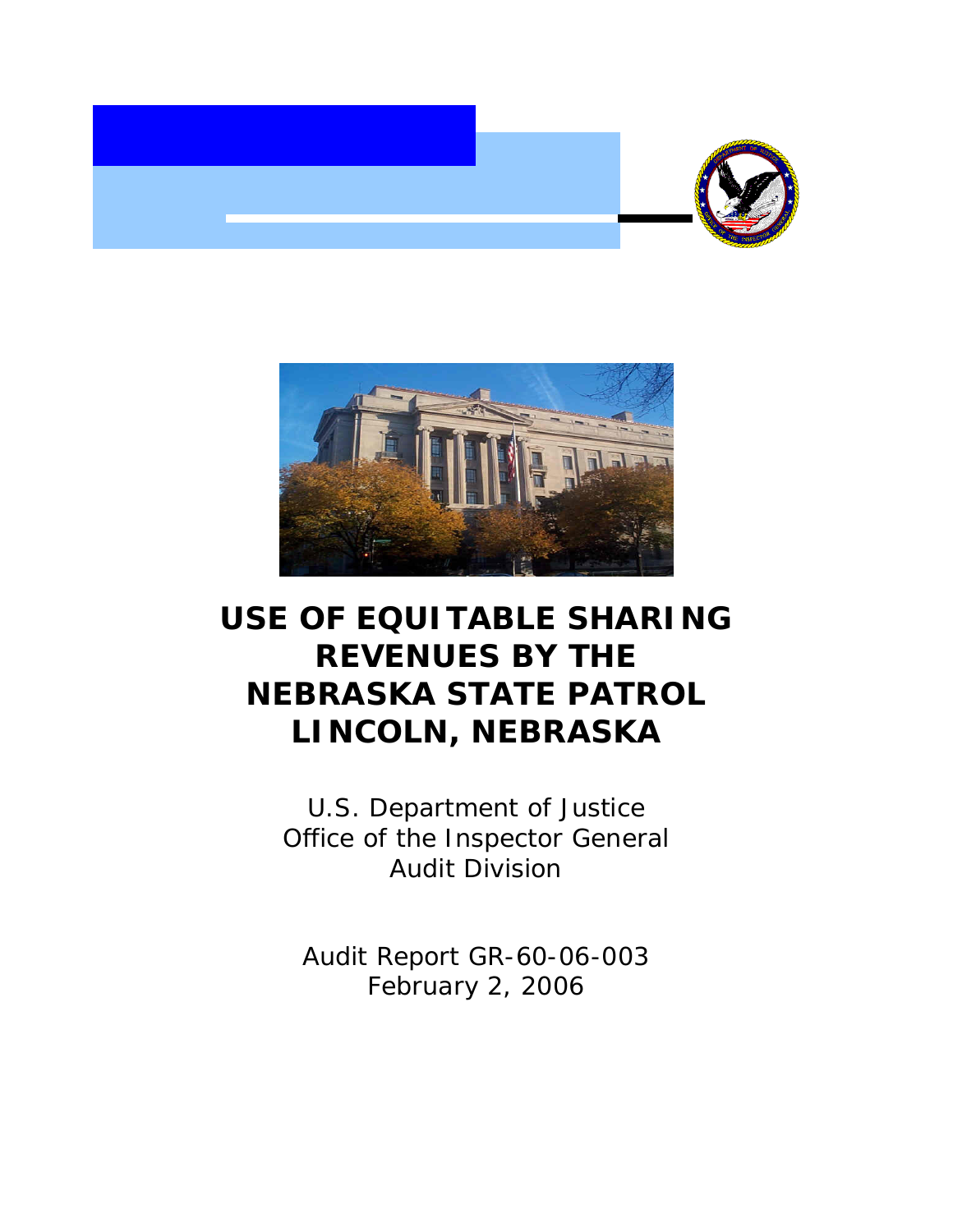## **USE OF EQUITABLE SHARING REVENUES BY THE NEBRASKA STATE PATROL LINCOLN, NEBRASKA**

#### **EXECUTIVE SUMMARY**

 (NSP). Equitable sharing revenues represent a share of the proceeds The U.S. Department of Justice (DOJ), Office of the Inspector General, Audit Division, has completed an audit of the use of DOJ equitable sharing revenues received by the Nebraska State Patrol from the forfeiture of assets seized in the course of certain criminal investigations.<sup>1</sup> During the period of July 1, 2003, through June 30, 2005, the NSP was awarded DOJ equitable sharing revenues totaling \$2,579,902, and property valued at \$95,031 to support law enforcement operations.

We reviewed the NSP's compliance with six essential equitable sharing guidelines and found that the NSP generally complied with the guidelines. However, we found weaknesses in the following three areas:

- The Annual Certification Reports submitted for the fiscal years (FY) 2004 and 2005 contained inaccurate information and were not complete.
- A new Federal Sharing Agreement was not submitted when an administration change occurred.
- We identified \$115,340 in questioned costs related to expenditures of equitable sharing revenues for unallowable purposes. We also identified an additional \$70,000 in expenditures that were unsupported.

The results of our work are discussed in greater detail in the Findings and Recommendations section of this report. The audit objectives, scope, and methodology appear in Appendix I.

 $\overline{a}$ 

<sup>&</sup>lt;sup>1</sup> The DOJ asset forfeiture program has three primary goals: (1) to punish and deter criminal activity by depriving criminals of property used or acquired through illegal activities; (2) to enhance cooperation among foreign, federal, state, and local law enforcement agencies through equitable sharing of assets recovered through this program; and, as a by-product, (3) to produce revenues to enhance forfeitures and strengthen law enforcement.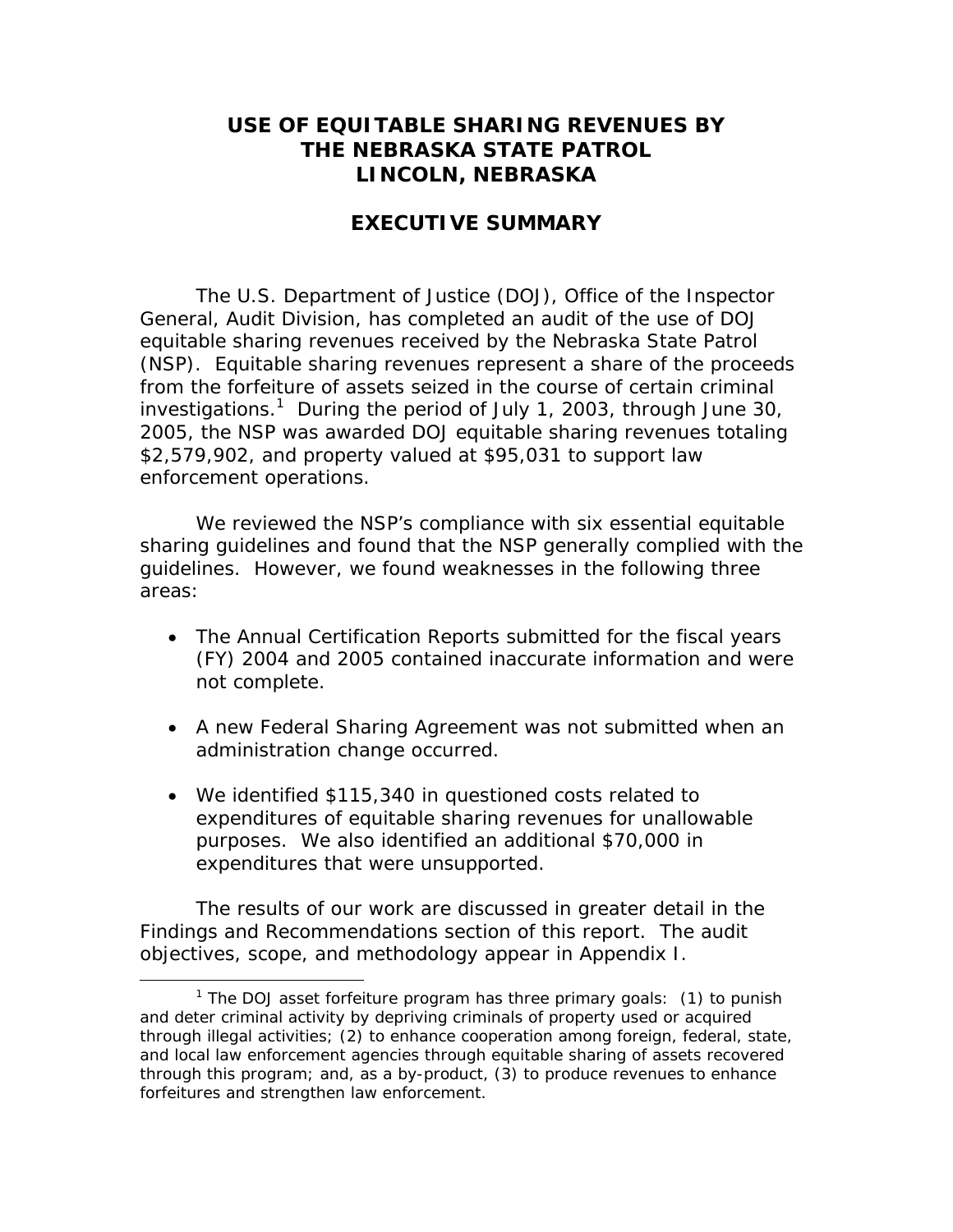We discussed the results of our audit with NSP officials and have included their comments in the report, as applicable. In addition, we provided the NSP and the DOJ, Criminal Division, with a draft copy of our audit report and requested a formal response. The NSP provided a response to the draft report which is shown in our report at Appendix III. The Criminal Division did not provide a response to the draft report.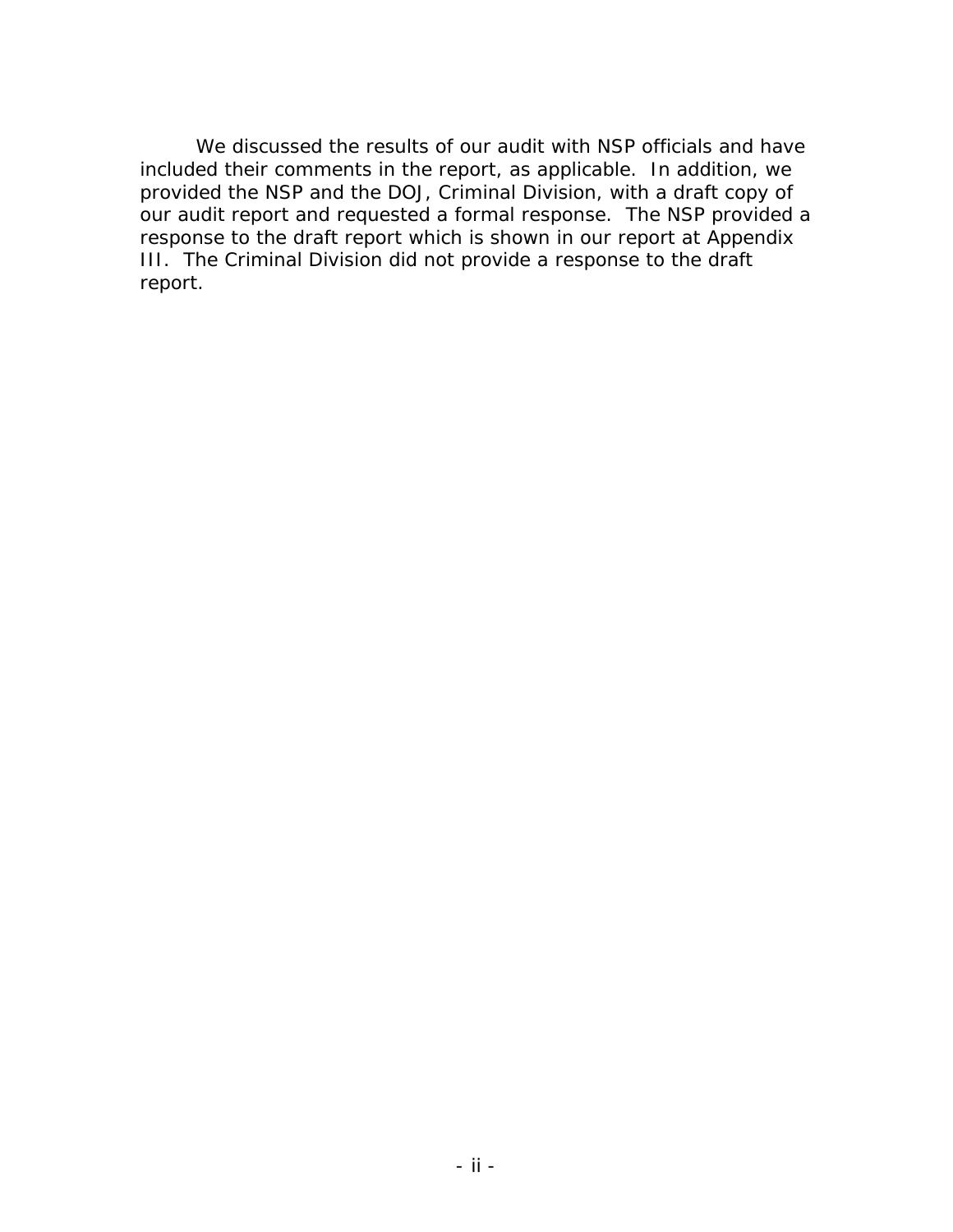# **TABLE OF CONTENTS**

| Federal Sharing Agreements and Annual Certification Reports  3 |
|----------------------------------------------------------------|
|                                                                |
|                                                                |
|                                                                |
|                                                                |
|                                                                |
|                                                                |
|                                                                |
| APPENDIX I - OBJECTIVES, SCOPE AND METHODOLOGY  10             |
| APPENDIX II - SCHEDULE OF DOLLAR-RELATED FINDINGS 12           |
| APPENDIX III - NEBRASKA STATE PATROL RESPONSE TO THE DRAFT     |
| APPENDIX IV - ANALYSIS AND SUMMARY OF ACTIONS NECESSARY TO     |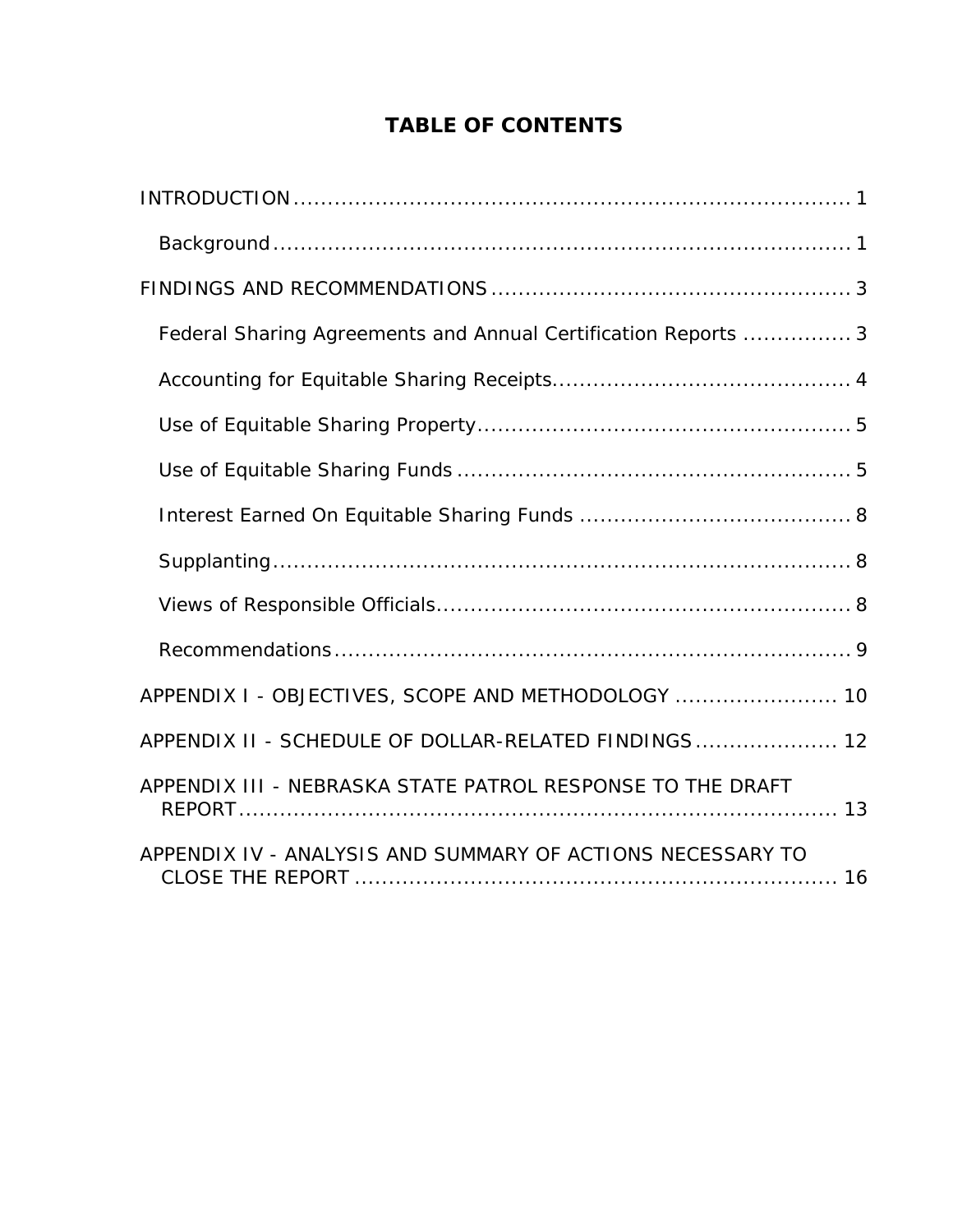## **INTRODUCTION**

audit covered the period of July 1, 2003, through June 30, 2005. $2$ The U.S. Department of Justice (DOJ), Office of the Inspector General, Audit Division, has completed an audit of the use of DOJ equitable sharing revenues by the Nebraska State Patrol (NSP). The During that period, the NSP was awarded DOJ equitable sharing revenues totaling \$2,579,902, and property valued at \$95,031.

#### **Background**

1

the Treasury also administers a similar equitable sharing program. The primary purpose of the DOJ Asset Forfeiture Program is to deter crime by depriving criminals of the profit and proceeds from illegal activities. A secondary purpose of the program is to enhance cooperation among federal, state, and local law enforcement agencies by sharing federal forfeiture proceeds through the DOJ equitable sharing program. State and local law enforcement agencies may receive equitable sharing revenues by participating directly with DOJ agencies in joint investigations leading to the seizure or forfeiture of property. The amount shared with the state and local law enforcement agencies in joint investigations is based on the degree of the agencies' direct participation in the case. The U.S. Department of Our audit was limited to equitable sharing revenues received by the NSP through the DOJ equitable sharing program.

 equitable sharing funds. Generally, the use of equitable sharing enforcement purposes. However, under certain circumstances, up to Although several DOJ agencies are involved in various aspects of the seizure, forfeiture, and disposition of equitable sharing revenues, the DOJ Criminal Division, Asset Forfeiture and Money Laundering Section (AFMLS), is responsible for issuing policy statements, implementing governing legislation, and monitoring the use of DOJ revenues by state and local recipient agencies is limited to law 15 percent of equitable sharing revenues may be used for the costs associated with drug abuse treatment, drug and crime prevention education, housing and job skills programs, or other nonprofit community-based programs or activities. This provision generally requires that all expenditures be made by the law enforcement agency and does not allow for the transfer of cash.

 $2$  Our audit period equated to the NSP's 2004 and 2005 fiscal years.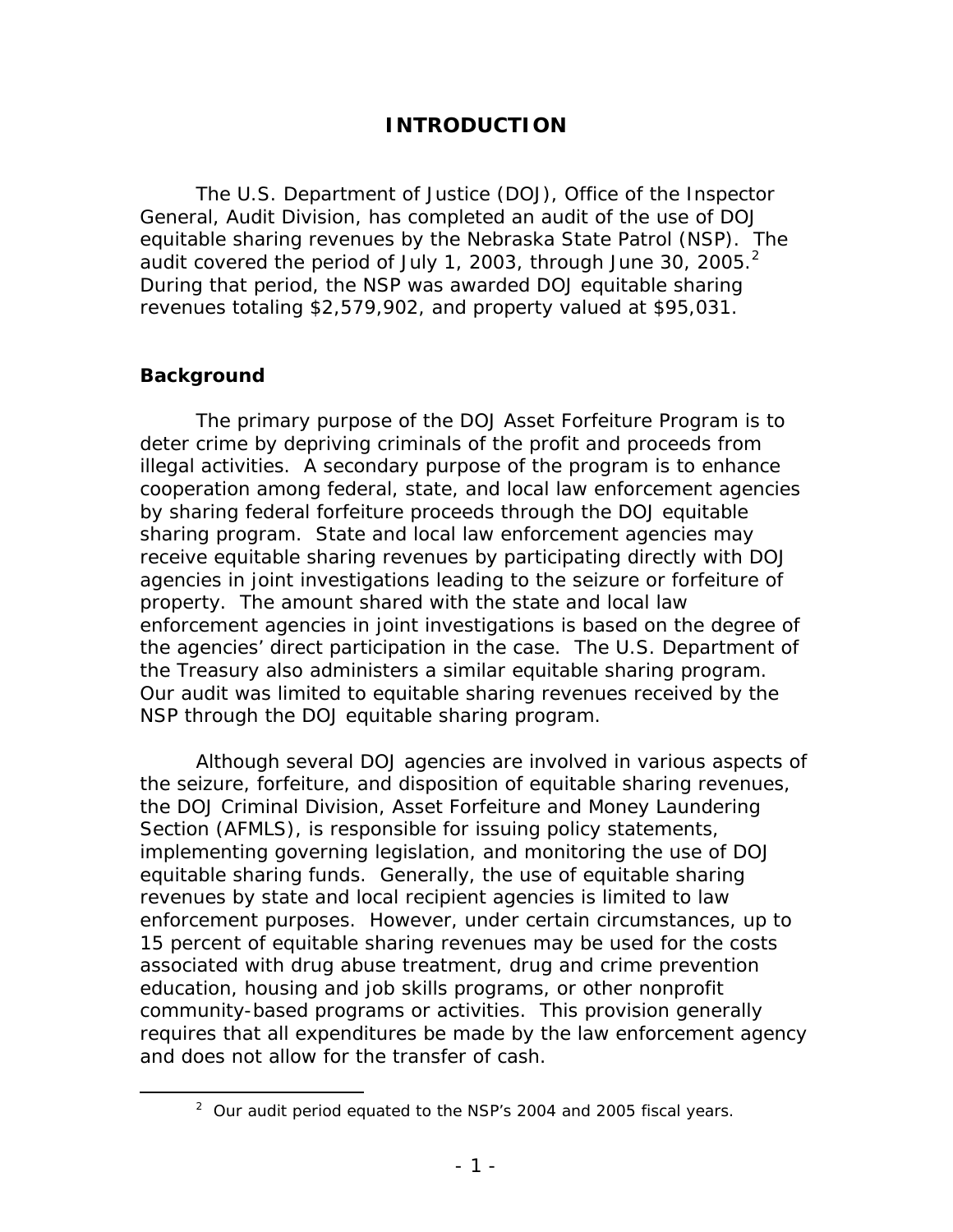Section 4 of the March 1998 Addendum to *A Guide to Equitable Sharing of Federally Forfeited Property for State and Local Law Enforcement Agencies*, dated March 1994 (1994 Equitable Sharing Guide), "Permissible Use Policy," is a supplement to this provision that states an agency may reimburse local recipients for community-based programs and activities if preapproved by a chief law enforcement officer, and if itemized expenditures are supported by receipts.

were \$43.43 million in FY 2004 and \$43.93 million in FY 2005. The NSP has divisions throughout the state of Nebraska, and its headquarters are located in Lincoln. The NSP's approved budgets were \$43.43 million in FY 2004 and \$43.93 million in FY 2005.<br>
- 2 -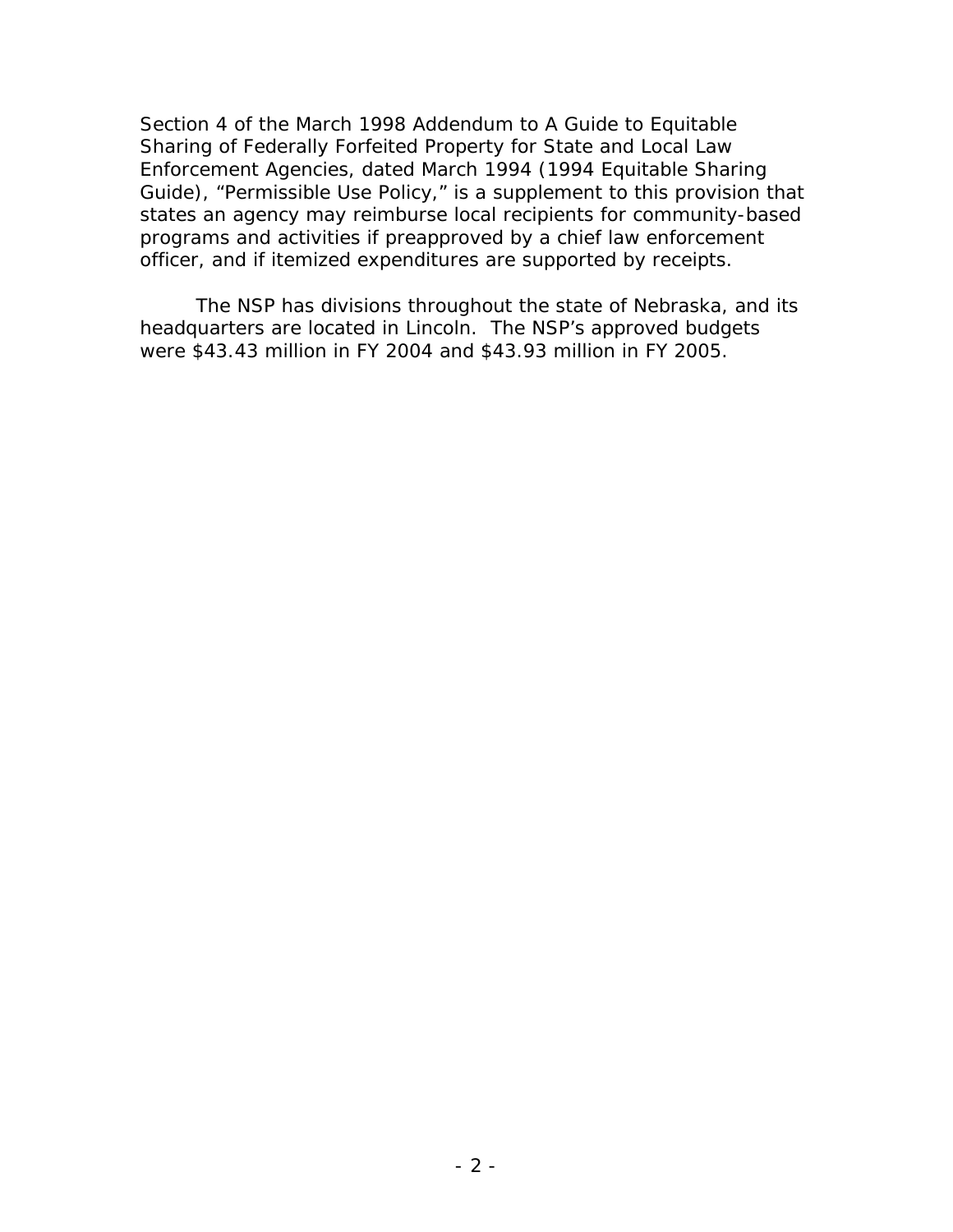# **FINDINGS AND RECOMMENDATIONS**

The NSP complied with equitable sharing guidelines with respect to accounting for equitable sharing receipts, use of equitable sharing property, interest earned on equitable sharing funds, and nonsupplanting requirements. However, we found weaknesses related to the NSP's Annual Certification Reports and Federal Sharing Agreements, and the accounting for and use of equitable sharing revenues. Overall, we identified \$185,340 in dollar-related findings, which is approximately 7.2 percent of total equitable sharing revenues awarded to the NSP during FYs 2004 and 2005.

#### **Federal Sharing Agreements and Annual Certification Reports**

request. The 1998 Addendum to the 1994 Equitable Sharing Agreement requires that any state or local law enforcement agency that received forfeited cash, property, or proceeds as a result of a federal forfeiture shall submit a Federal Sharing Agreement and an Annual Certification Report. The submission of the agreements and reports is a prerequisite to the approval of any equitable sharing request. Noncompliance may result in the denial of the agency's sharing

The Federal Sharing Agreement must be submitted every 3 years on or before October 1. The agreement must be signed by the head of the law enforcement agency and a designated official of the local governing body. If a change in administration occurs at the state or local law enforcement agency or its governing body within the 3-year period, the requesting agency must submit a new agreement. By signing the agreement, the signatories agree to be bound by the statutes and guidelines that regulate the equitable sharing program and certify that the law enforcement agency will comply with these guidelines and statutes.

The Annual Certification Report is due 60 days after the close of the requesting agency's fiscal year. The Annual Certification Report must also be signed by the head of the law enforcement agency and a designated official of the local governing body. By signing the report,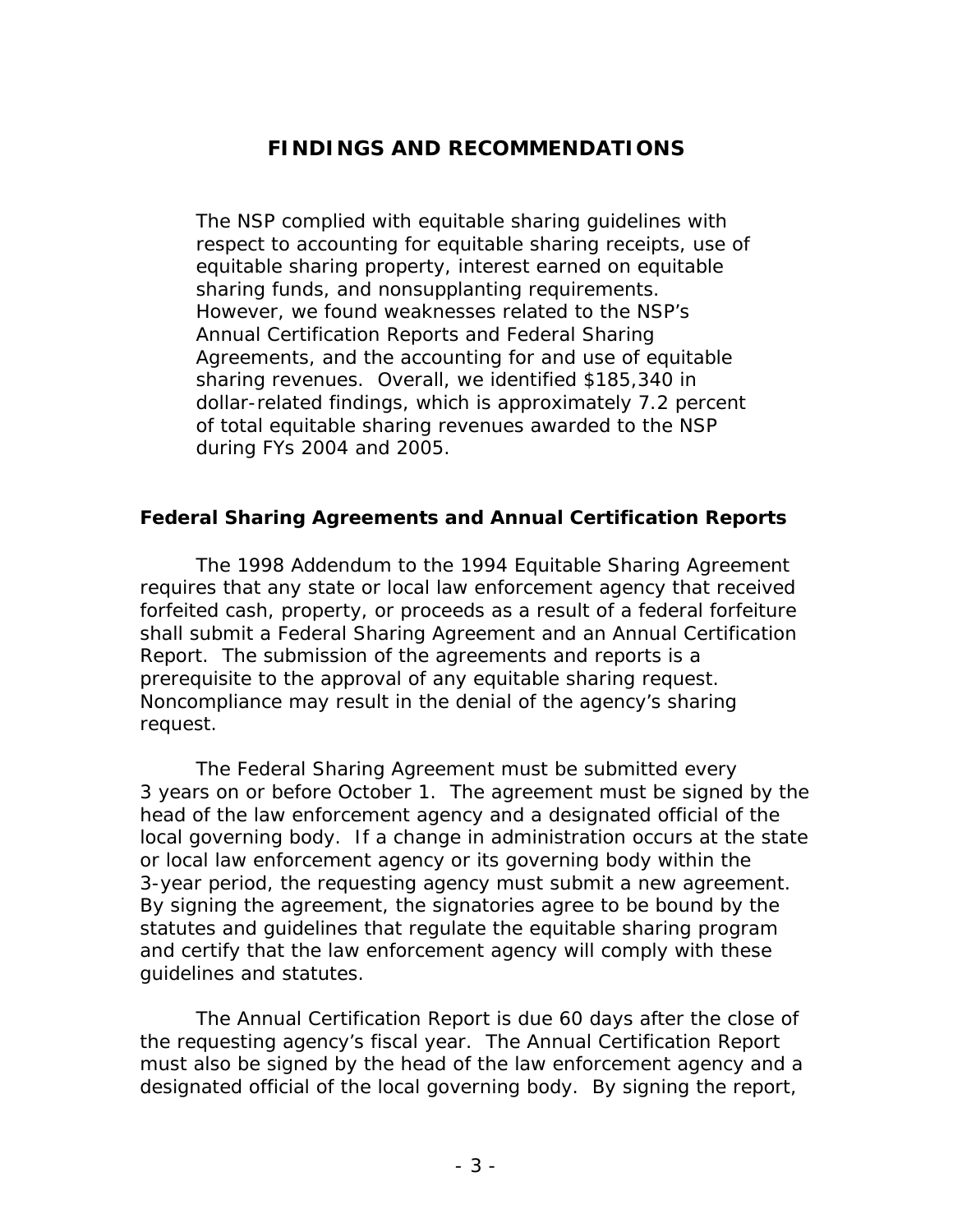the signatories certify that the accounting of funds received and spent by the law enforcement agency is accurate and in compliance with the guidelines and statutes that govern the equitable sharing program.

We tested compliance with the Federal Sharing Agreement and Annual Certification Report requirements to determine if the required agreements and reports were submitted, complete, accurate, and signed by the appropriate officials. Our testing determined that the NSP generally submitted reports in a timely manner and were signed by the appropriate officials. However, there was a significant change in the administration at both the state and local law enforcement agency levels in 2005 and the requesting agency did not submit a new agreement, as required.

We also found that the Annual Certification Reports were not always complete or accurate. Budgeted dollars, and tangible property received, are detailed below.

- The actual budgets provided by NSP officials did not reconcile to the budgeted numbers reported on lines o through r of both the FY 2004 and FY 2005 Annual Certification Reports.
- The NSP received property in FYs 2004 and 2005 valued at a total of \$95,031, but failed to report this property on line 9 of its Annual Certification Reports.

NSP officials stated that the Annual Certification Reports were prepared with preliminary budget figures, rather than the figures from the official, adopted budgets. The NSP stated that they would include the total value of shared property on line 9 of future reports and mentioned that they would submit a new Federal Sharing Agreement signed by the new administration.

## **Accounting for Equitable Sharing Receipts**

The 1994 Equitable Sharing Guide requires that all participating state and local law enforcement agencies implement standard accounting procedures to track equitable sharing revenues and property. We reviewed the NSP's procedures for tracking equitable sharing requests against sharing receipts, reconciled the agency's accounting records to DOJ records of equitable sharing funds, and tested a judgmental sample of 15 equitable sharing receipts to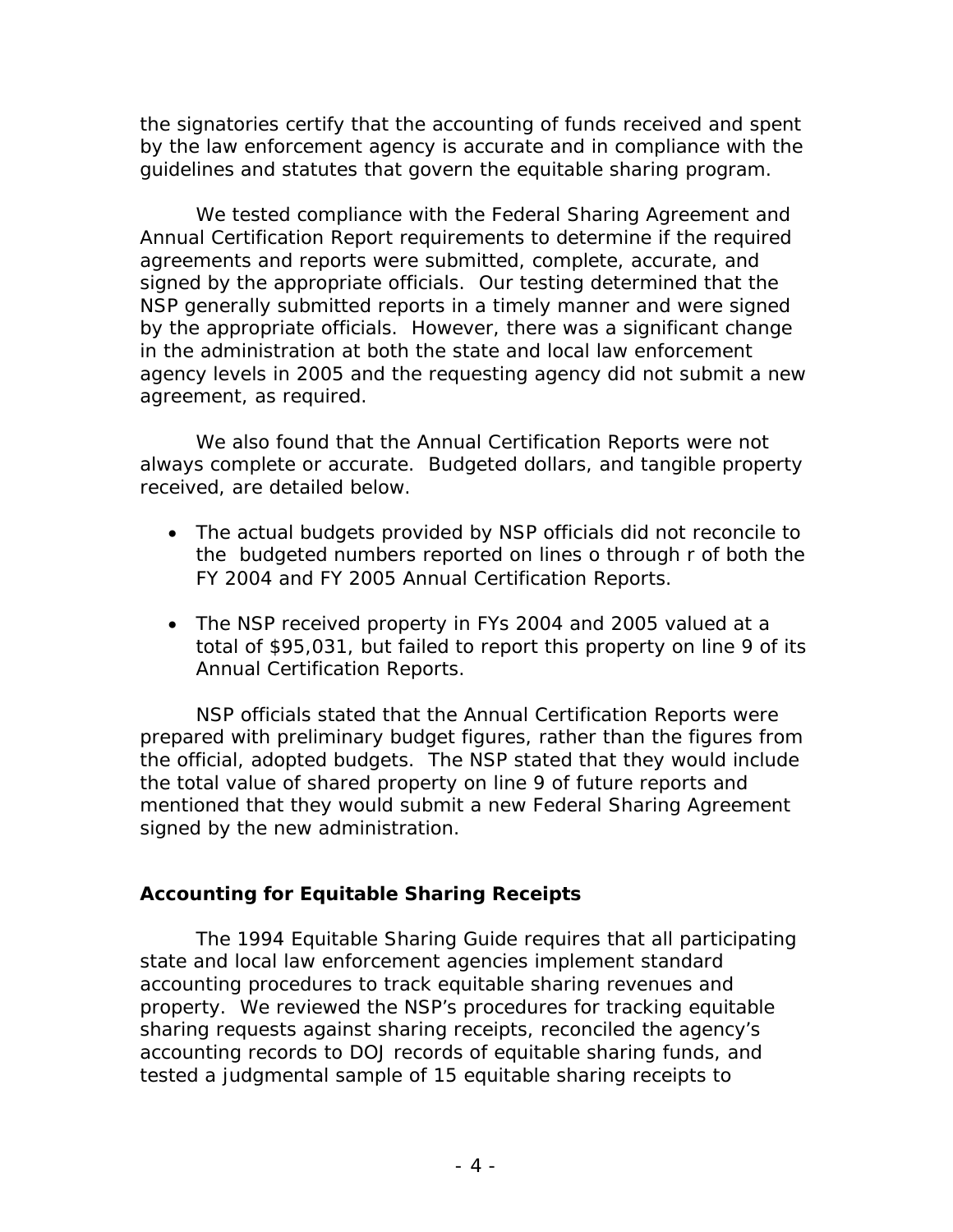determine if the funds were properly accounted for and deposited in a timely manner.

Based on our review, we determined that all of the sampled equitable sharing revenues received by the NSP during FYs 2004 and 2005 were accounted for in accordance with the guidelines.

## **Use of Equitable Sharing Property**

The 1994 Equitable Sharing Guide requires that any forfeited tangible property transferred to a state or local agency for official use must be used for law enforcement purposes only. Further, vehicles and other tangible property transferred for official law enforcement use must be so used for at least 2 years. However, if the property becomes unsuitable for such stated purposes before the end of the 2-year period, it may be sold. We reviewed the NSP's inventory of equitable sharing property from FYs 2004 and 2005, to determine if property was accounted for properly, used for law enforcement purposes, and maintained for the required 2-year period.

 enforcement use. We determined that 8 assets were generally being used within the 2-year period. Two vehicles were still in the could be transferred to the NSP and added to its inventory. During FYs 2004 and 2005, the NSP received 10 equitable sharing vehicles valued at \$95,031, to be placed into official law accounted for properly, were used for law enforcement purposes, and were generally maintained for the required 2-year period or were still United States Marshals Service custody for storage until those vehicles

# **Use of Equitable Sharing Funds**

Generally, the 1994 Equitable Sharing Guide requires that the use of equitable sharing funds received by state and local recipient agencies be limited to law enforcement purposes. However, under certain circumstances, up to 15 percent of equitable sharing revenues may be used for the costs associated with drug abuse treatment, drug and crime prevention education, housing and job skills programs, or other nonprofit community-based programs or activities. The 1998 Addendum to the 1994 Equitable Sharing Guide requires that all expenditures be made by the law enforcement agency and does not allow for the transfer of cash. Itemized expenses must be supported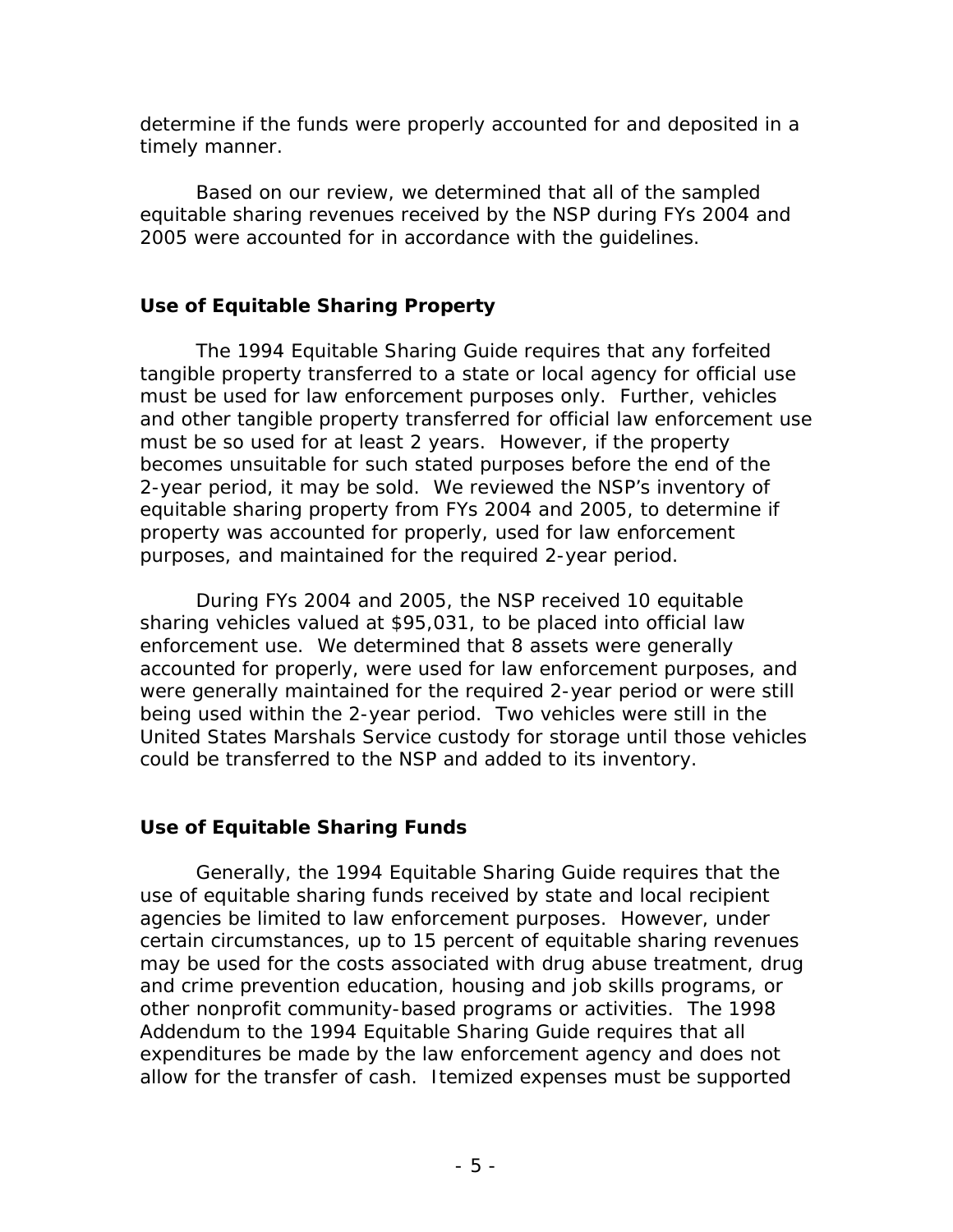by receipts and previously approved by the chief law enforcement officer.

\$1,123,110 (41.7 percent of the equitable sharing revenues used). and in accordance with the guidelines. During FYs 2004 and 2005, the NSP spent \$2,694,976 of its DOJ equitable sharing revenues. We examined 70 transactions totaling We tested these transactions to determine if the expenditures were supported by adequate documentation, whether equipment purchases were properly included on the agency's inventory and used for law enforcement purposes, and if expenditures were for an allowable use. We determined that the transactions were generally supported by adequate documentation, equipment purchased was used for law enforcement purposes, and the expenditures were generally allowable

However, we identified \$185,340 in questioned costs as unsupported or unallowable. Of this amount, NSP officials remedied \$65,000 by providing us with additional supporting documentation subsequent to our fieldwork, leaving questioned costs totaling \$120,340. The following is a summary of these findings:

- The NSP paid \$65,000 for computers for which supporting documentation was not adequate. The NSP officials agreed that the documentation attached to the disbursement records did not support the payment. Subsequent to our fieldwork, the NSP provided us with documentation that remedied this unsupported cost.
- The NSP paid \$5,000 for a Methamphetamine Impact Awareness Project for which the supporting documentation was not adequate. The NSP officials agreed that the documentation attached to the Methamphetamine Impact Awareness Project did not support that payment. They agreed to try to locate documentation to support that payment, but had not provided us that support at the time our fieldwork concluded. As a result, we are questioning the entire \$5,000 as unsupported.
- The NSP paid \$39,340 to an architecture firm to create a renovation plan, including a climate controlled environment for its computer servers, located in the basement of the NSP headquarter building located in Lincoln, Nebraska. However, the plan was abandoned when the Fire Marshal did not approve the plan. The NSP agreed that the \$39,340 renovation plan was never undertaken; however, they stated that a supplemental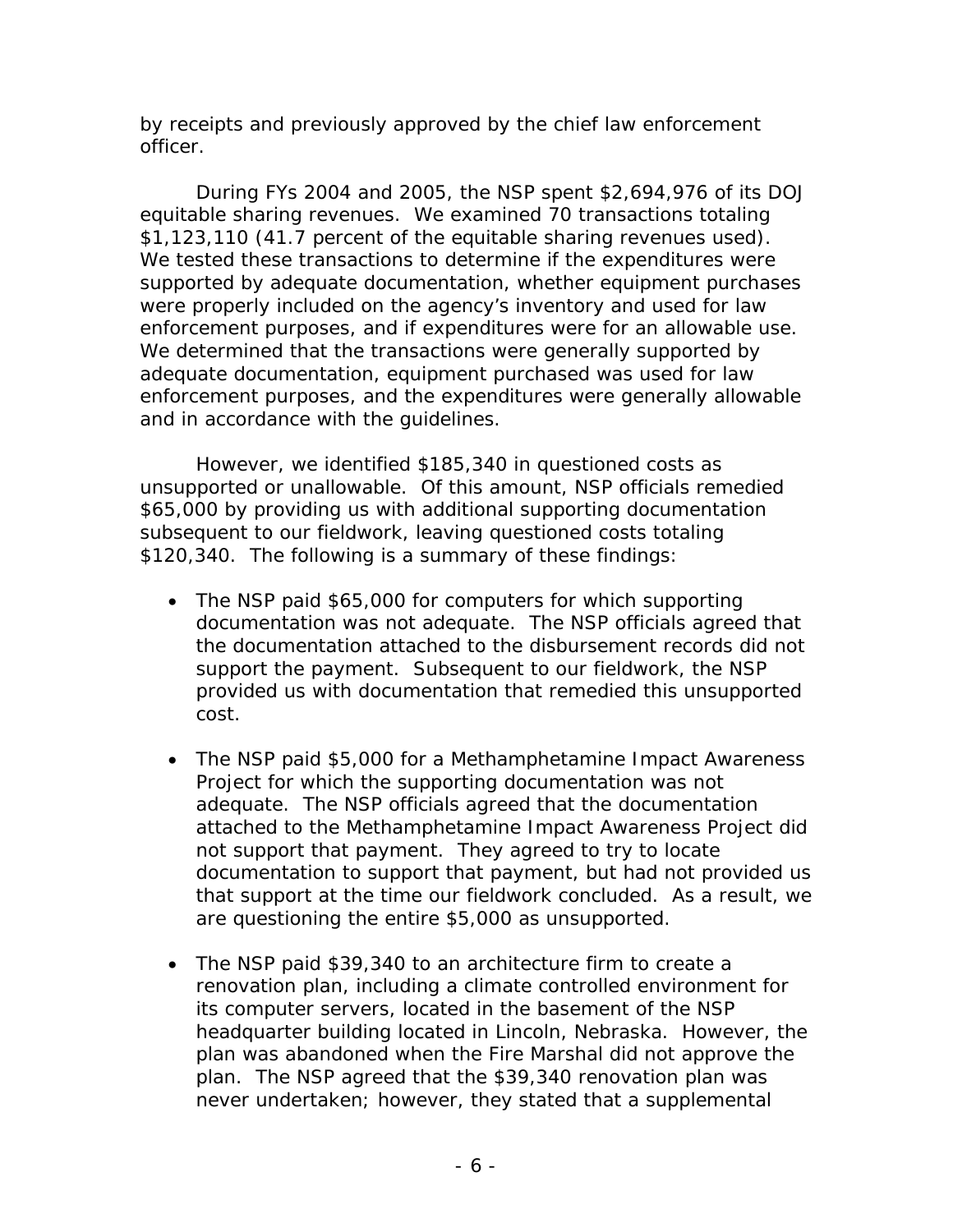additional plan was being considered. Because the funds were spent and the renovation never occurred, we are questioning the entire \$39,340 as being unallowable.

 As illustrated in the following table, the NSP transferred cash of \$76,000 to nonprofit organizations:

| Transaction<br>Date | Recipient                                             | Amount<br>Transferred |
|---------------------|-------------------------------------------------------|-----------------------|
| 10/02/2003          | Nebraska Domestic Sexual Assault<br>Coalition         | \$25,000              |
| 08/06/2003          | <b>Family Action Network</b>                          | \$10,000              |
| 11/18/2003          | Child Advocacy Center                                 | \$10,000              |
| 07/06/2004          | Child Advocacy Center                                 | \$10,000              |
| 02/11/2005          | University of Nebraska                                | \$10,000              |
| 02/01/2005          | <b>Faith Regional Health Services</b><br>(FRHS)       | \$6,000               |
| 08/01/2003          | Native American Teachings<br>"Straight Arrow" Program | \$5,000               |
| Total               |                                                       | \$76,000              |

#### **Cash Transferred from the NSP to Nonprofit Organizations**

Source: Expenditure documents provided by the NSP

These payments were made without formal approval from the chief law enforcement officer connecting the nonprofit organization's work to the effort of the NSP. The 1998 Addendum to the 1994 Equitable Sharing Guide*,* Section 4 Permissible Use Policy, states that costs are allowable, "which are formally approved by the chief law enforcement officer as being supportive of and consistent with a law enforcement effort, policy, and/or initiative. This provision requires that all expenditures be made by the law enforcement agency and does not allow for the transfer of cash." The officials also believed that the expenses associated with the cash transfers were allowable because they believed that the guidelines preventing cash transfers did not go into effect until the beginning of 2005, when in fact they went into effect in 1998. For the \$6,000 paid to the Faith Regional Health Services (FRHS) on February 1, 2005, a portion of the guidelines were followed. The payment was on a reimbursement basis, but the chief law enforcement officer did not formally demonstrate the connection between the FRHS and efforts of the NSP. The NSP understands the 1994 Equitable Sharing Guide requirements and will adhere to them in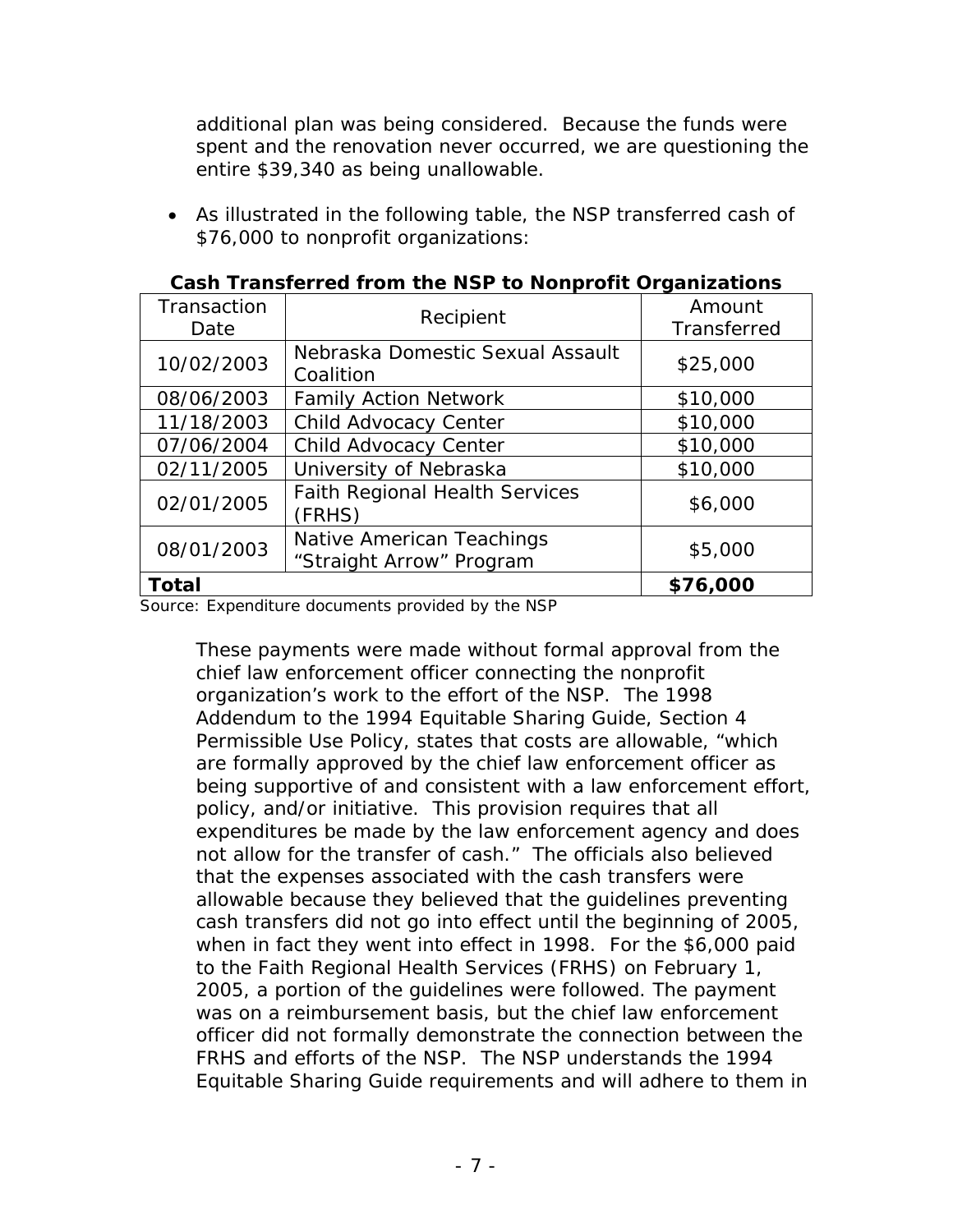the future. As a result, we are questioning the entire \$76,000 as being unallowable.

#### **Interest Earned On Equitable Sharing Funds**

The 1994 Equitable Sharing Guide requires that interest earned on equitable sharing funds is subject to the same use restrictions as equitable sharing funds. We determined whether equitable sharing funds were placed in interest bearing accounts, verified the calculations for the amount of interest earned, and determined whether the interest earned was accurately added to the equitable sharing fund balance.

During FYs 2004 and 2005, the NSP earned \$251,498 in interest on equitable sharing funds, which were properly invested in an interest bearing account. All interest earned by the NSP was accounted for properly, recorded separately, and accurately added to the equitable sharing fund balance.

## **Supplanting**

Pursuant to the 1994 Equitable Sharing Guide, equitable sharing revenues must be used to increase or supplement the resources of the receiving state or local law enforcement agency. Equitable sharing funds shall not be used to replace or supplant the resources of the recipient. To test whether equitable sharing funds were used to supplement rather than supplant local funding we interviewed local officials and reviewed the agency's budgets for FYs 2003, 2004, 2005, and 2006.

Based on the results of our review, we did not find any indication that the NSP was using equitable sharing funds to supplant local funding. Local funding for the NSP increased in each of the fiscal years reviewed from \$42.39 million in FY 2003, to \$46.20 million in FY 2006.

## **Views of Responsible Officials**

We discussed the results of our review with NSP officials throughout the audit and at a formal exit conference. Their comments on specific issues have been included in the appropriate sections of the report.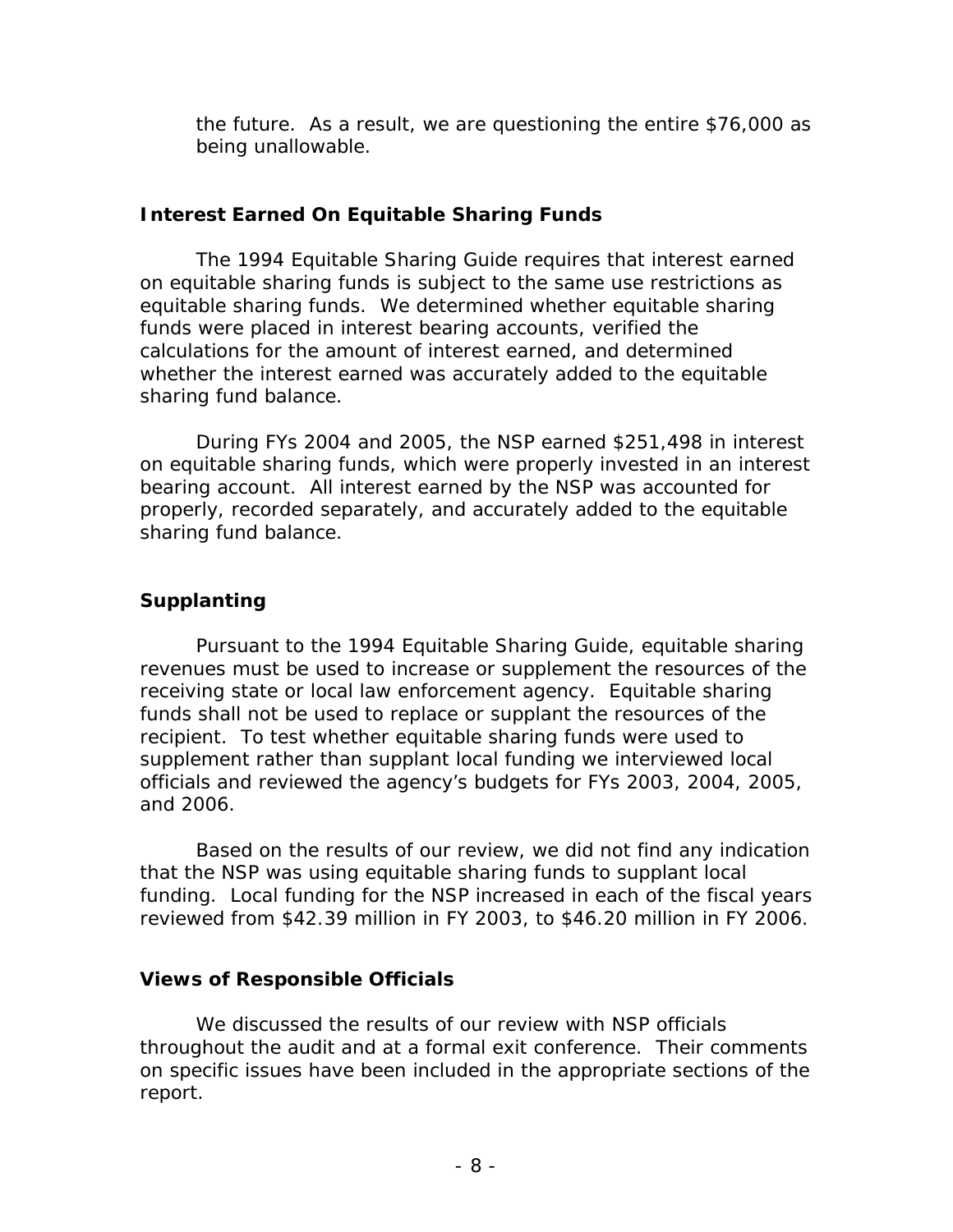#### **Recommendations**

We recommend that the Criminal Division:

- 1. Ensure that the NSP corrects its FY 2004 and FY 2005 Annual Certification Reports to accurately reflect correct budget figures, and values of assets received.
- 2. Ensure that the NSP submits a new Federal Sharing Agreement to reflect the change of administration.
- 3. Remedy the \$120,340 of questioned costs related to unallowable or unsupported expenditures.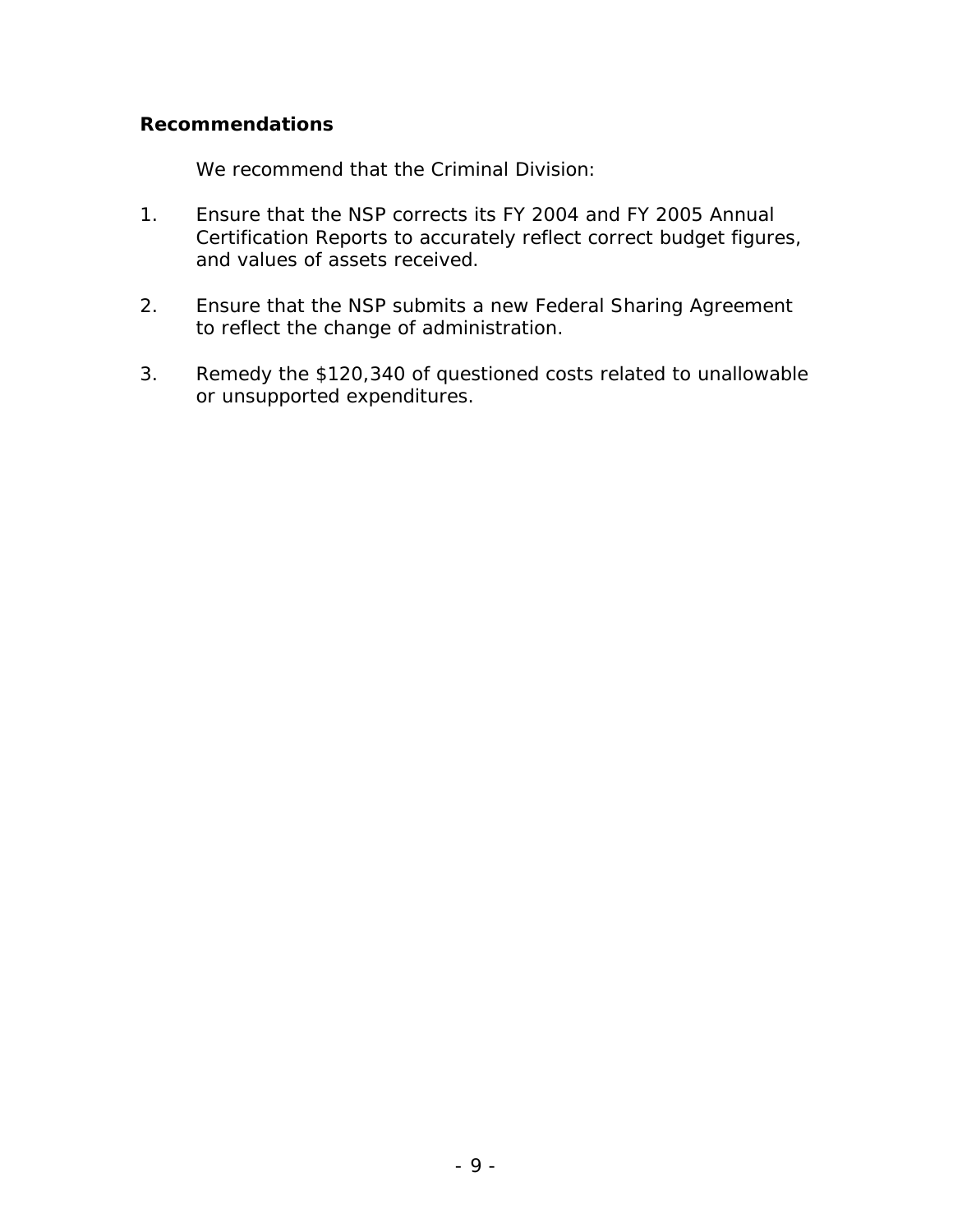#### **APPENDIX I**

#### **OBJECTIVES, SCOPE AND METHODOLOGY**

The objectives of the audit were to assess whether equitable sharing cash and property received by the NSP were accounted for properly and used for allowable purposes as defined by the applicable regulations and guidelines. We conducted our audit in accordance with *Government Auditing Standards* issued by the Comptroller General of the United States and included such tests of the records and procedures that we considered necessary to accomplish the audit objectives. Our audit covered the period of July 1, 2003, through June 30, 2005.

In conducting our audit, we relied on computer-processed data contained in the DOJ Consolidated Asset Tracking System (CATS) for the purpose of determining equitable sharing revenues and property awarded to the NSP during the audit period. We did not establish the reliability of the data contained in the CATS system as a whole; however, this data was used with other available evidence, and we believe the opinions, conclusions and recommendations included is this report are valid.

We performed audit work at the NSP headquarters offices located in Lincoln, Nebraska. To accomplish the objectives of the audit, we interviewed NSP officials, examined records related to revenues, interest earned, and expenditures of DOJ equitable sharing revenues and property received by the NSP. In addition, we reviewed laws, regulations and guidelines governing the accounting for and use of DOJ equitable sharing receipts, which included the three major guidelines issued by the DOJ:

- *Accounting for Federal Asset Forfeiture Funds, A Guide for State and Local Law Enforcement Agencies*, dated July 1991;
- *A Guide to Equitable Sharing of Federally Forfeited Property for State and Local Law Enforcement Agencies*, dated March 1994; and
- *Addendum to A Guide to Equitable Sharing of Federally Forfeited Property for State and Local Law Enforcement Agencies*, dated March 1998.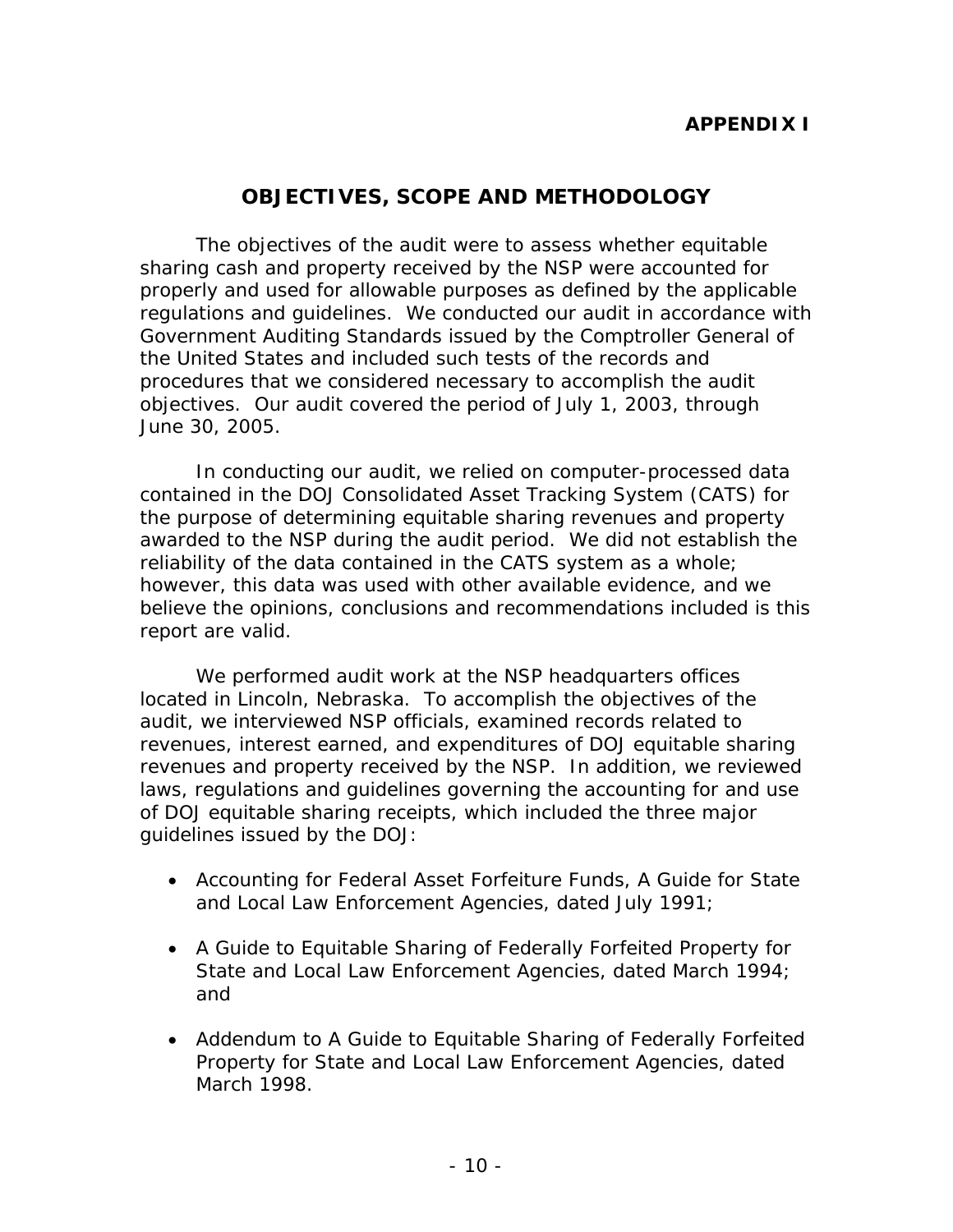significant issues of noncompliance regarding the NSP. Our audit specifically evaluated the NSP's compliance with six essential equitable sharing guidelines, as detailed in the body of this report. We did not test overall internal controls and compliance with laws and regulations for the State of Nebraska or the NSP as a whole. Rather, we relied on the Single Audit conducted by independent Certified Public Accountants pursuant to the provisions of Office of Management and Budget Circular A-133. We reviewed the results of the Single Audit of the State of Nebraska for the fiscal year ended June 30, 2004. We reviewed the independent auditor's assessment, which disclosed one reportable condition relating to internal controls over financial reporting for the State of Nebraska, but noted no internal control matters considered to be material weaknesses and no significant issues of noncompliance regarding the NSP.<br>
- 11 -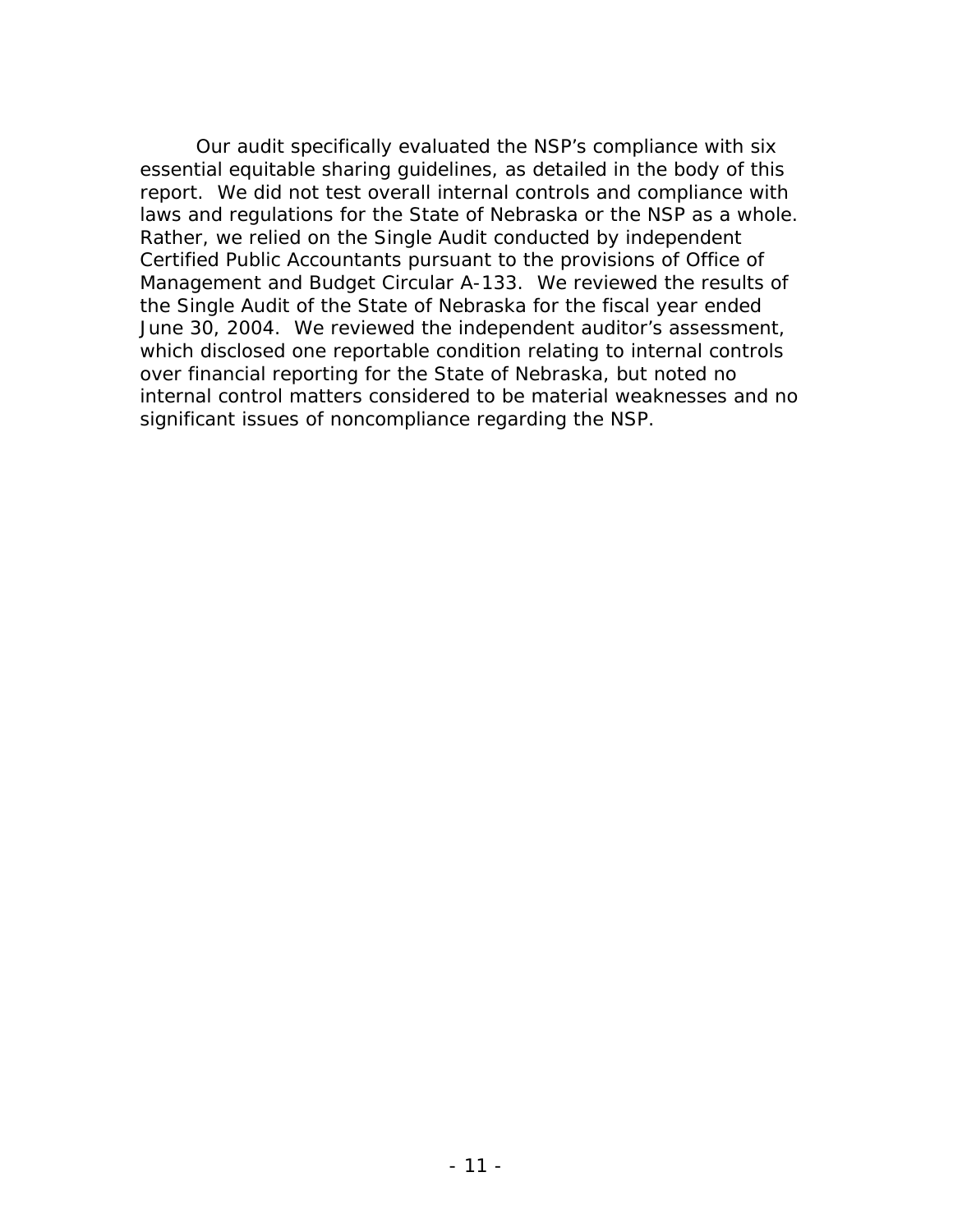#### **APPENDIX II**

# **SCHEDULE OF DOLLAR-RELATED FINDINGS**

| <b>QUESTIONED COSTS</b>         | Amount    | Page    |
|---------------------------------|-----------|---------|
| Unallowable Expenditures        | \$115,340 | $6 - 7$ |
| <b>Unsupported Expenditures</b> | \$5,000   | 6       |
| <b>Total Questioned Costs</b>   | \$120,340 |         |

l

Questioned Costs are monies spent that, at the time of the audit, do not comply with legal requirements, or are unsupported, or are unnecessary or unreasonable. They can be recoverable or nonrecoverable.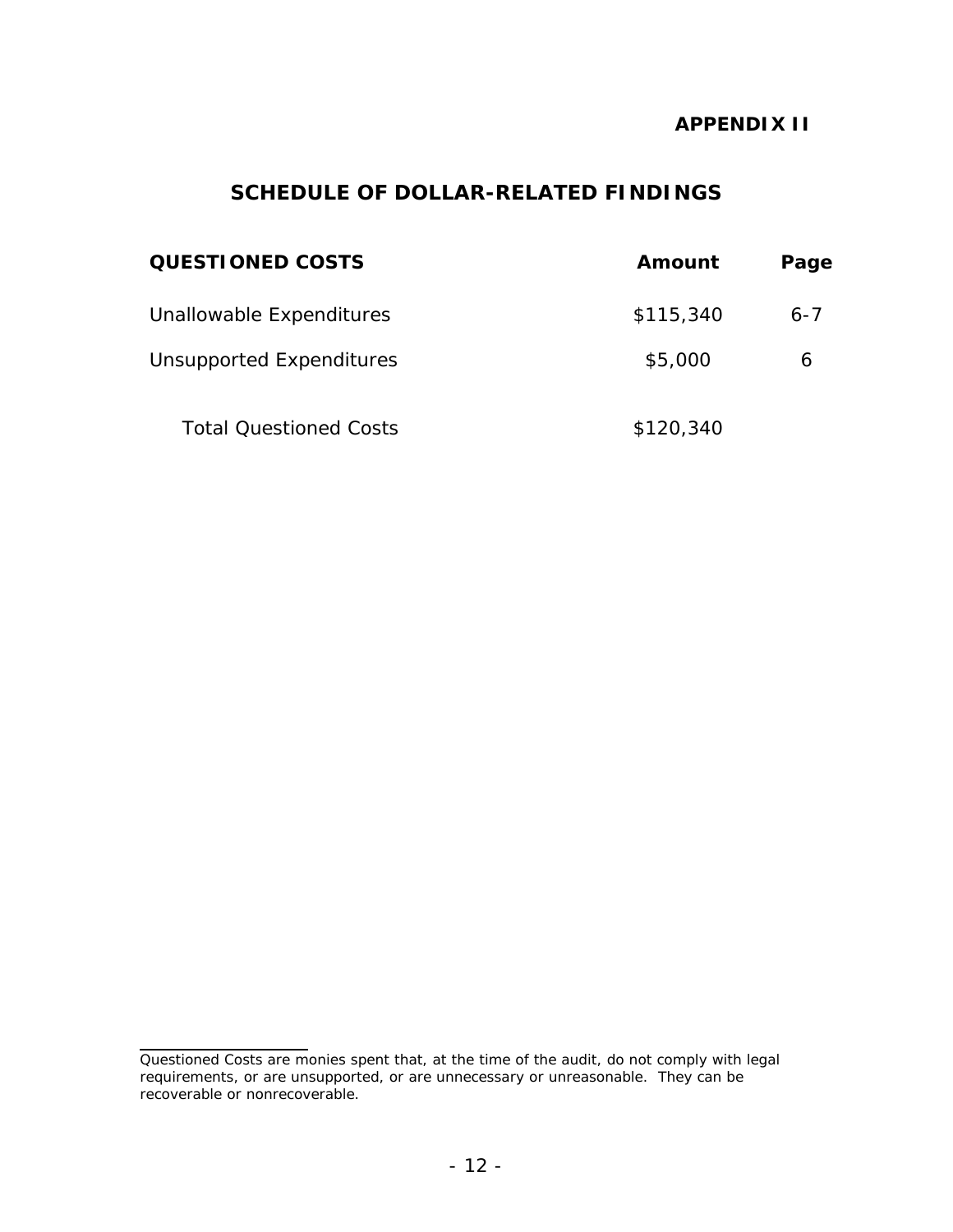#### **APPENDIX III**



Dave HeIneman *Governor* 

# STATE OF NEBRASKA

NEBRASKA STATE PATROL CoJoneI Bryan J. Yuma *Superintendent*  P.O. Box 94907 Lincoln, Nebraska 68509-4907 Phone: (402) 471-4545

November 7, 2005

U.S. Department of Justice Office of the Inspector General David M. Sheeren, Regional Audit Manager 1120 Lincoln, Room 1500 Denver, Co. 80203

Dear Mr. Sheeren:

The following information is being provided in response to the recommendations included in the draft audit report entitled *Use of Equitable Sharing Revenues by the Nebraska State Patrol (NSP).* 

The NSP is correcting the FY2004 and FY2005 Annual Certification Reports and these reports will be submitted upon receiving signatures from the respective authorities.

The NSP has submitted new Federal Sharing Agreements to reflect the change of administration.

The NSP requested follow-up documentation by each of the entities noted in the report to provide justification and documentation of the funds transferred to them and subsequently expended by each of the entities.

The following is a listing of the entities involved and the information received in response to our request.

Nebraska Domestic Sexual Assault Coalition (NDSAC) - provided a copy of the "Spanish Hotline Report" detailing the expenditures incurred. A copy of this report is attached. Also attached is a copy of the correspondence between the NSP and the NDSAC which shows that the chief law enforcement officer approved these expenditures and connected the nonprofit organizations work to the effort of the NSP.





AN INTERNATIONALLY ACCREDITED LAW ENFORCEMENT AGENCY *An Equal Opportunity/Affirmative Action Employer*<br>Printed with soy ink on recycled paper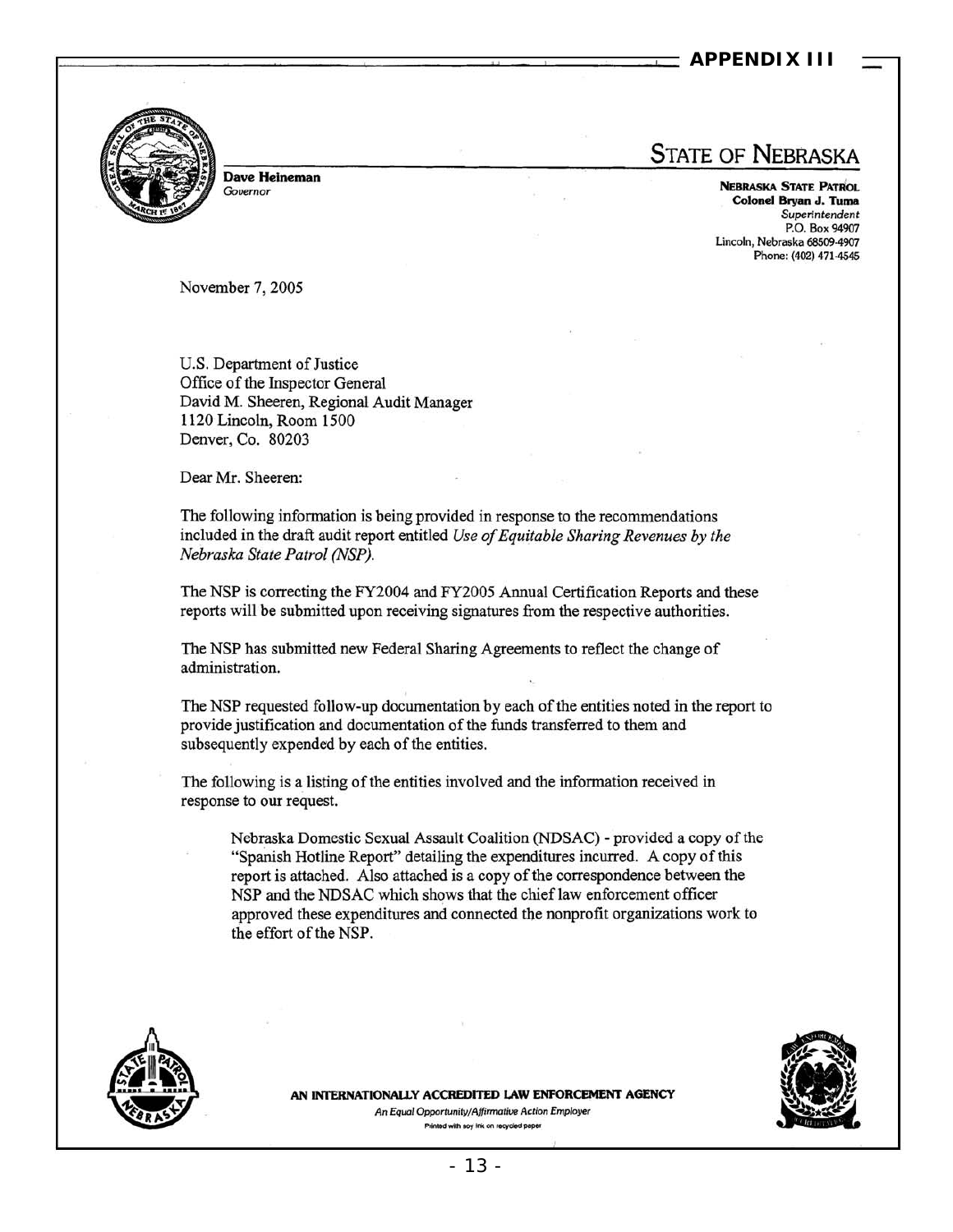David M. Sheeren, Regional Audit Manager November 7, 2005 Page: 2

> Family Action Network - provided information concerning the number of cases in which the NSP was involved. A description of the Family Advocacy Network is attached indicating the relationship with the NSP.

Lancaster County Child Advocacy Center - The NSP actually entered into a contract with this entity. The contract defines the relationship between the entity and the NSP. Documentation of the expenses incurred will be forthcoming, as their director will be unavailable until November  $10<sup>th</sup>$ . A copy of the contract is attached. Two payments were made to this entity and both contracts were covered by contract.

University of Nebraska - The University of Nebraska Foundation (UNL) has not expended the funds they were provided. The NSP has requested that the UNL Foundation return the unexpended funds with the agreement that they would be provided upon fulfilling the requirements explained in this draft audit report.

Faith Regional Services - the correspondence with the Faith Regional Services indicate the relationship between the NSP and this entity.

The Native American Teachings "Straight Arrow" Program - this entity will be providing documentation concerning their program.

The questioned payment to the architecture firm should be an allowable expense. The NSP entered into an agreement with the firm with the full intention of completing the renovation plan, until numerous problems were encountered with the approval of the plan through the State Fire Marshall's Office. The NSP feels that the structural problems which resulted in the abandorunent of the renovation plan were beyond the responsibility of the NSP, and that the costs should be allowed.

The NSP was not aware of the existence of the "March 1998 Addendum to *A Guide to Equirable Sharing of Federally Forfeited Property for Stare and Local Law Enforcement Agencies.* " The orange colored guides do not reflect the effective dates of any changes or revisions included within the guides. They are all simply marked as "MARCH 1994." This causes considerable confusion in attempting to comply with the guidelines which change without adequate notice to the recipients.

The NSP believes that the documentation provided shows clearly that the agency complied with the intent of the President'S initiative to promote additional emphasis on reducing the demand for controlled substances.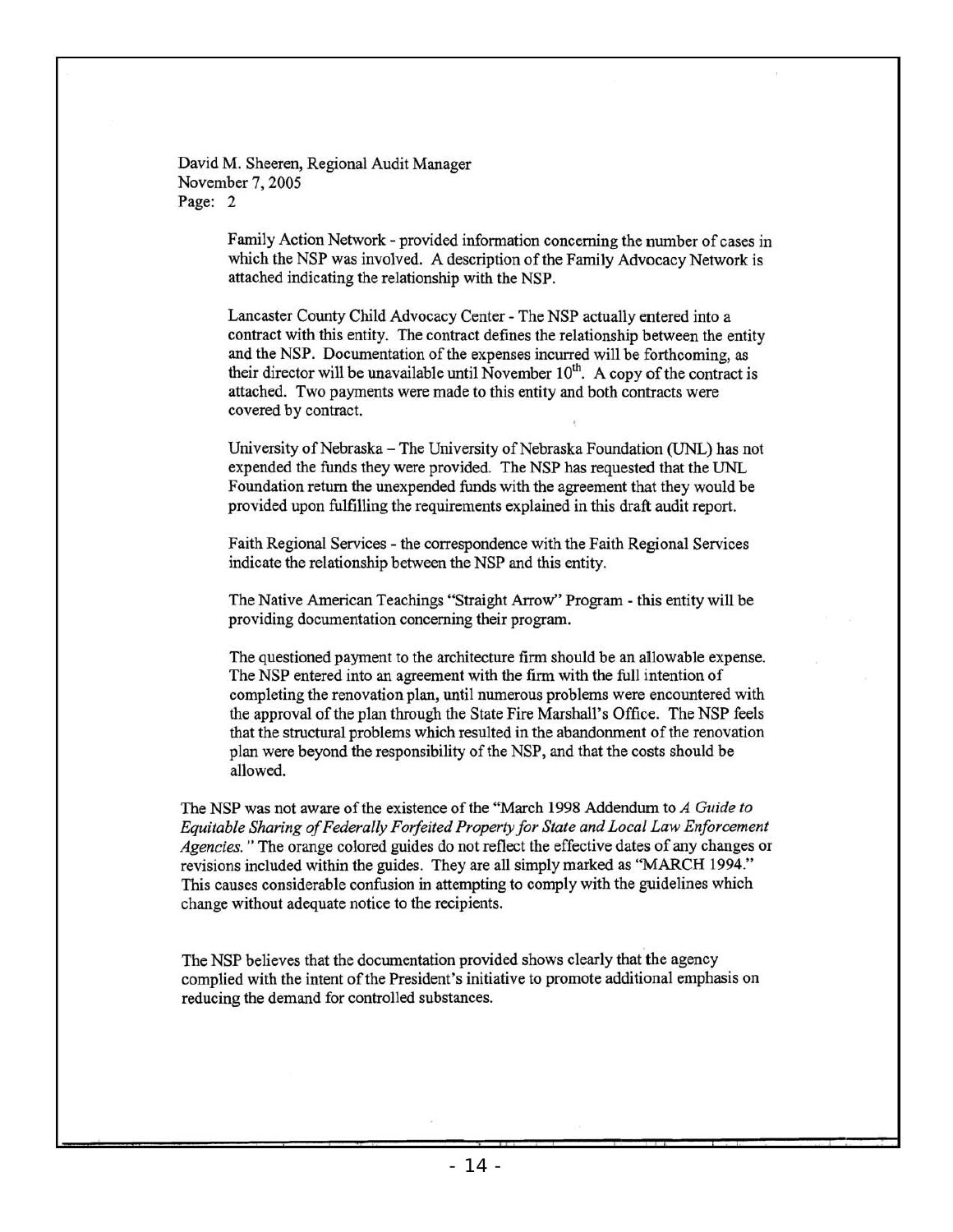David M. Sheeren, Regional Audit Manager November 7, 2005 Page: 3

The NSP further believes that the correspondence with these different agencies indicates the formal approval of the chief law enforcement officer connecting the nonprofit organization's work to the effort of the agency. Copies of this correspondence and/or contracts are also provided.

Sincerely  $>$  and  $>$ 

Bryan J. Tuma, Colonel Superintendent of Law Enforcement and Public Safety

cc: John Little, Accounting

Enclosures: Spanish Hotline Report

Letter to Governor Mike Johanns reference Nebraska Domestic Violence Sexual Assault Coalition Statewide Spanish Crisis Line

Nebraska Domestic Violence Sexual Assault Coalition Summary Letter from Nebraska Domestic Violence Sexual Assault Coalition Fax from Family Advocacy Network

Email to John Little reference request for Family Advocacy Network Funding

Letter to Governor Mike Johanns reference Public Safety Cash Fund Letter from Child Advocacy Center reference proposed contract between Lancaster County and Child Advocacy Center and Agreement

Letter from Keith Miles reference NSP request for information on Payment

Letter to Cassia Spohn from Lt. Colonel Thorson reference check payable to University of Nebraska Foundation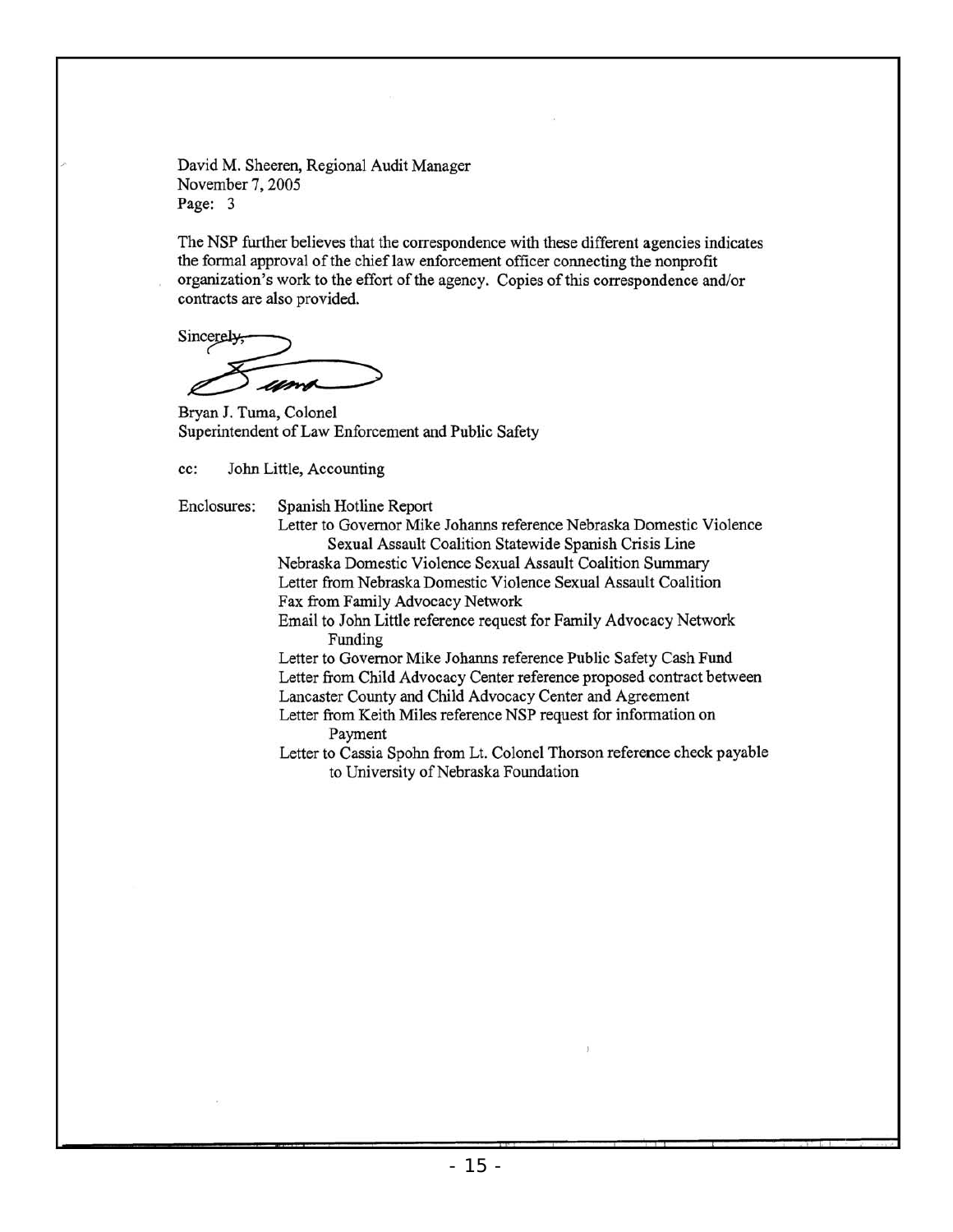## **APPENDIX IV**

## **OFFICE OF THE INSPECTOR GENERAL AUDIT DIVISION ANALYSIS AND SUMMARY OF ACTIONS NECESSARY TO CLOSE REPORT**

We received a response to our draft report from the NSP. The Criminal Division did not respond. The response from the NSP appears in Appendix III.

In its response, the NSP agreed with two of our audit recommendations, and described corrective actions it has taken or intends to take to close those recommendations. The NSP response indicated disagreement with Recommendation No. 3, indicating concern with all of the \$120,340 of the questioned costs detailed in our draft report.

Our report provides details for the costs questioned regarding funds transferred to nonprofit organizations. As stated in the report, these payments were made without formal approval from the chief law enforcement officer connecting the nonprofit organizations' work to the effort of the NSP and all expenditures must be made by the law enforcement agency and not through a transfer of funds to the nonprofit organization. The NSP response provided documentation including the approval by the chief law enforcement officer and connection of the work of the nonprofits with the NSP; however, the funds are still questioned because the expenditures were not made by the NSP. One expenditure from the previously listed questioned costs was properly expended by the NSP, but the chief law enforcement officer did not provide written confirmation that the Faith Regional Health Services work was in support of the NSP activities. Funds were also spent to plan a renovation at the NSP headquarters; however, the renovation never took place and those funds are being questioned.

Therefore, the following is the current status of our recommendations and the actions necessary for closure:

1. **Resolved.** NSP provided documentation regarding its FY 2004 and FY 2005 Annual Certification Reports, however; these reports do not accurately reflect the total law enforcement